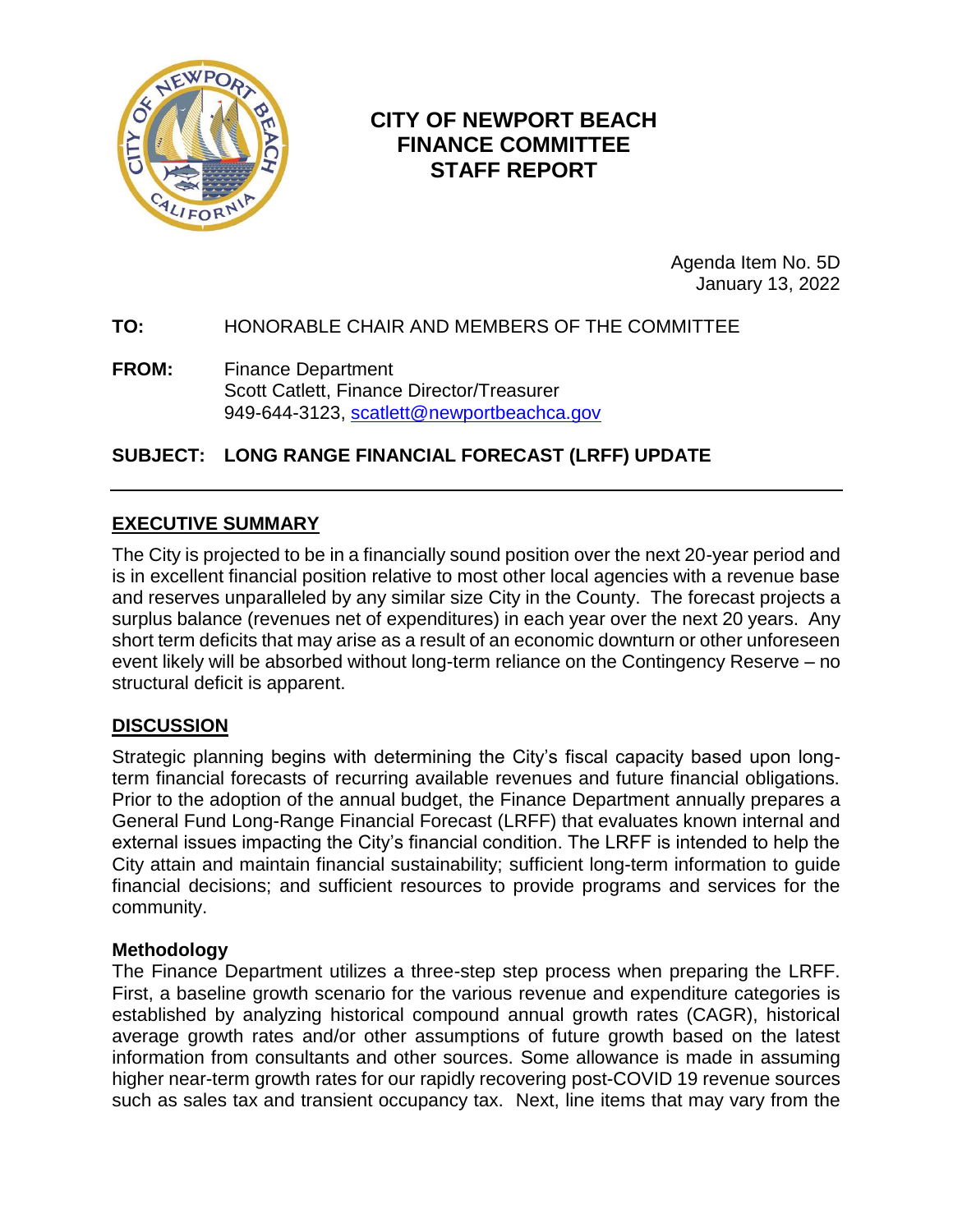typical escalation patterns are segregated and are increased by their unique defined schedule (dollar or percentage growth basis). These items include such items as additional discretionary pension payments which are on a fixed annual contribution schedule, interest income, known and expected ground lease revenue from various properties, transfers out to support the various master financing plans (Facilities Financing Plan, Harbor and Beaches Master Plan, Facilities Master Plan), and any emerging commitments the City has on the horizon. Finally, the model is designed to be flexible enough to model one or more alternate baseline scenarios or fiscal impacts should there be a need.

## **Major Assumptions**

Major assumptions used in the model include the following:

The Fiscal Year 2021-22 adopted budget, stripped of one-time items, was used as a base budget from which forward growth assumptions were launched.

Annual General Fund transfers-out in support of:

- FFP \$8.5m up to \$12.5m in out years annually
- $\bullet$  CIP \$5.0m annually
- Facilities Maintenance \$1.5m annually
- Tidelands Harbor Capital \$4.5m annually
- Contingency Reserve funding annually (25% of expenditures, less discretionary pension funding)

In spite of having realized year-end surpluses in excess of \$10 million over the past several years, we did not program future surpluses in our projections. Surpluses that appear in the forecast represent the net operating result of annual revenues less forecast expenditures (there is no assumed expenditure savings or revenues exceeding budget as is typically realized each year – the forecast assumes all revenues and expenditures are fully realized as presented).

#### **Revenue Assumptions**

The methodology used for calculating revenue changes from Fiscal Year 2022-23 to Fiscal Year 2041-42 is initially based on historical revenue trends using CAGR or the annual average growth for each revenue category, depending on which seems most applicable for the particular revenue growth category based on how it may change going forward. This methodology is adjusted based on staff's knowledge of known one-time past events and other extraneous factors. Then an outlook is developed that factors in the ebb and flow of economic cycles. As the result, this approach provides variable, as opposed to static and linear, forecast growth patterns. This mitigates the compounding effect that can tend to distort revenue growth over time.

The General Fund's top three revenue sources (Property Tax, Sales Tax, and Transient Occupancy Tax) account for 75% of total General Fund revenues. Consequently, the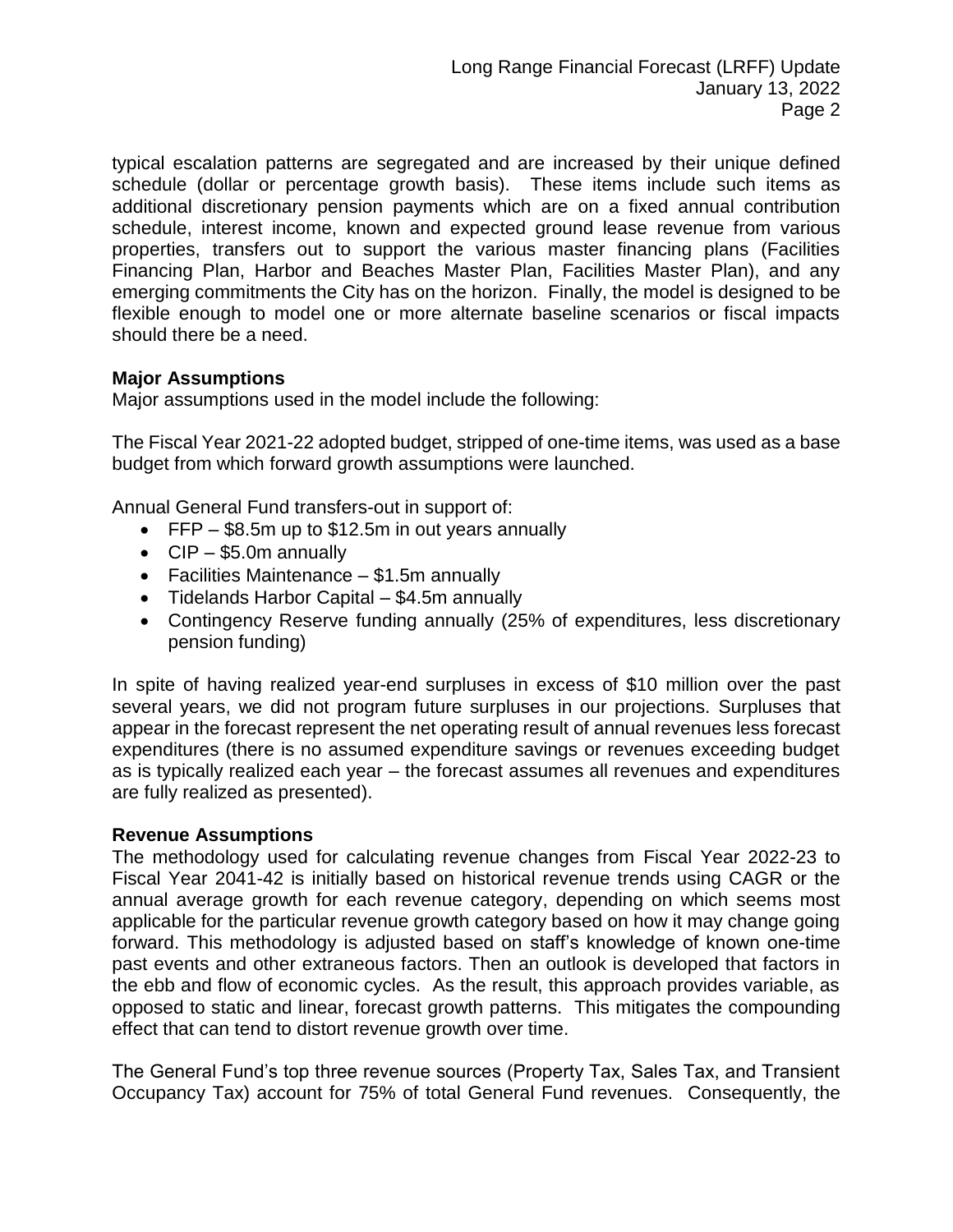future growth assumptions for these top revenue sources can sway the forecast considerably.

#### Property Taxes

While the COVID-19 pandemic delayed some home and property sales in the 2020 calendar year, it did not significantly impact property tax revenue growth due to transfer of ownership, higher sale prices, and the construction/renovation of properties over the past year. The stay-at-home orders, business closures, and economic impacts did impact the overall growth experienced, as the annual consumer price index adjustment calculated by the State was only 1.036%, or roughly  $\frac{1}{2}$  of the 2% maximum allowable growth factor seen in most years. However, we project continued consistent and vigorous demand for Newport Beach's coastal property over the long run. This demand has allowed the City to enjoy long-term growth trends with its number one revenue source, which remains the least impacted by COVID-19. Value changes in Newport Beach show continued appreciation in property values in Fiscal Year 2021-22. Over the past 10 years, assessed valuation increased an average of 5.5% per annum and 6.2% over a twentyyear period. Newport Beach's assessed property values increased 4.5 percent in Fiscal Year 2021-22, with a local assessed value of \$63.3 billion. The average annual 17-year growth for all items in this category including secured property tax, unsecured property tax, supplemental taxes, redevelopment agency residual and prior year penalties and interest is 6.1%. Staff conservatively forecast 5% annual growth for property taxes as a whole.

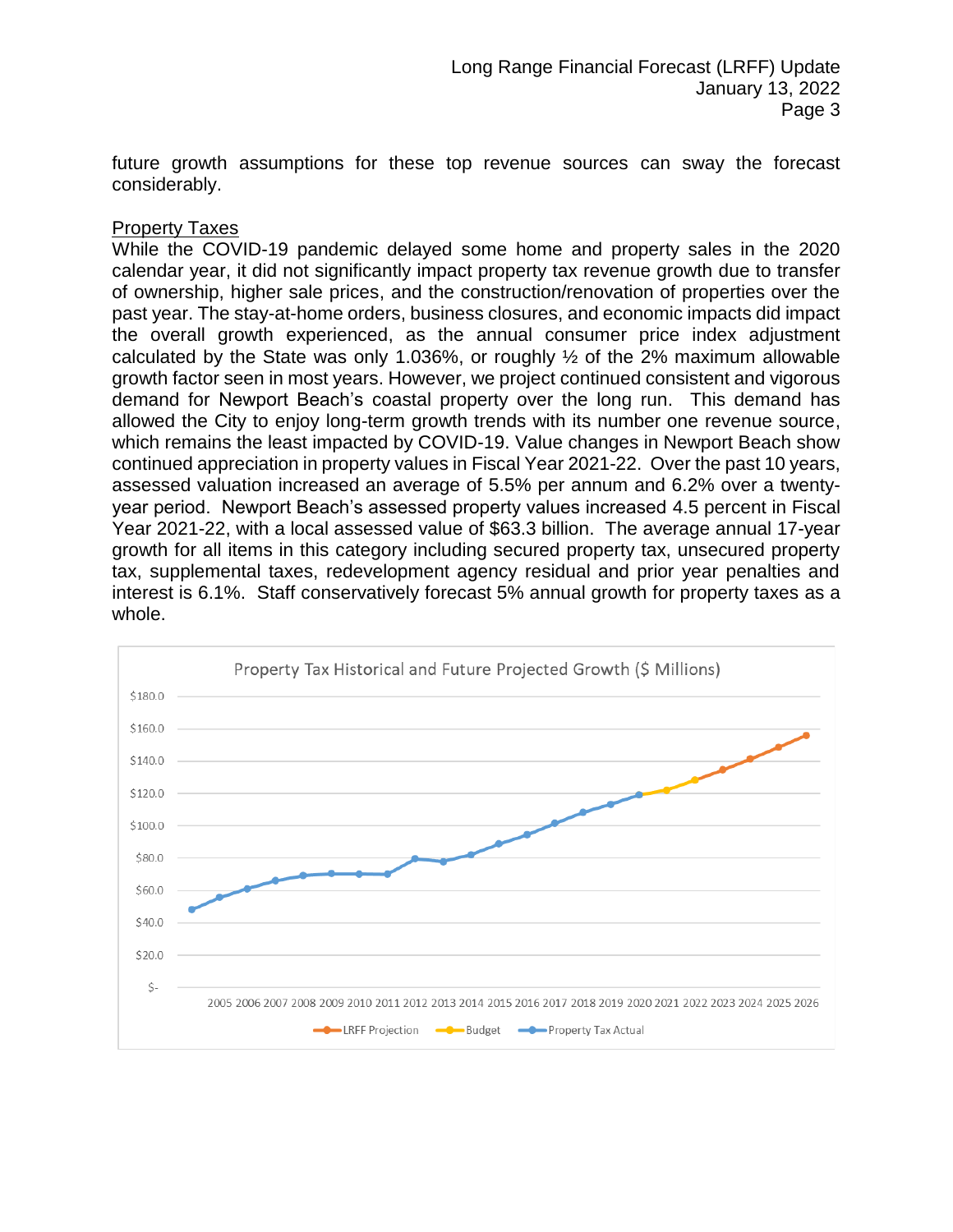## Sales Tax

The second largest funding source for the General Fund is sales tax revenue, which is largely generated from three main industry categories including autos and transportation, general consumer goods, and restaurants/hotels. These industries are also heavily impacted by tourism. At the onset of the pandemic when businesses were shut down, sales tax revenue potential appeared drastically diminished. Staff's initial projections held the ongoing assumption that the restrictions in place in April 2020 would remain for the rest of the fiscal year. However, sales tax revenues were higher than anticipated because businesses pivoted in creative ways to reach their customers – they were able to open at some capacity sooner than expected, and consumer spending was relatively strong. Online car sales increased and sales at local dealerships have picked up significantly. RVs and boat sales became more popular as families could not travel internationally. Online sales increased dramatically, resulting in significant growth in the City's county pool allocation. An uptick in sales related to home improvement projects was also evident. For these reasons actual sales tax revenues came in at \$4.4 million or 12.8% higher than anticipated in Fiscal Year 2020-21 and surpassed the previous highest annual sales tax revenues in Fiscal Year 2018-19 of \$38.5 million and the prior year receipts of \$36.2 million.

Looking ahead, sustained sales tax growth is still anticipated through the end of the 2021 calendar year and will resume its traditional growth trend in 2022 and beyond. However, inflationary effects are showing up in the cost of many taxable products. Pent up demand for travel and experiences, the return of commuters and more costly fuel, and labor shortages having upward pressure on prices may begin to consume more disposable income and tighten growth by the start of 2022.

The post-Great Recession CAGR through Fiscal Year 2018-19, excluding the economic aberration of COVID-19 in Fiscal Years 2019-20 and 2020-21 is 4.3%. The economic outlook for the City's largest industry segments appears positive for the foreseeable future. We conservatively forecast 4% annual growth for sales tax.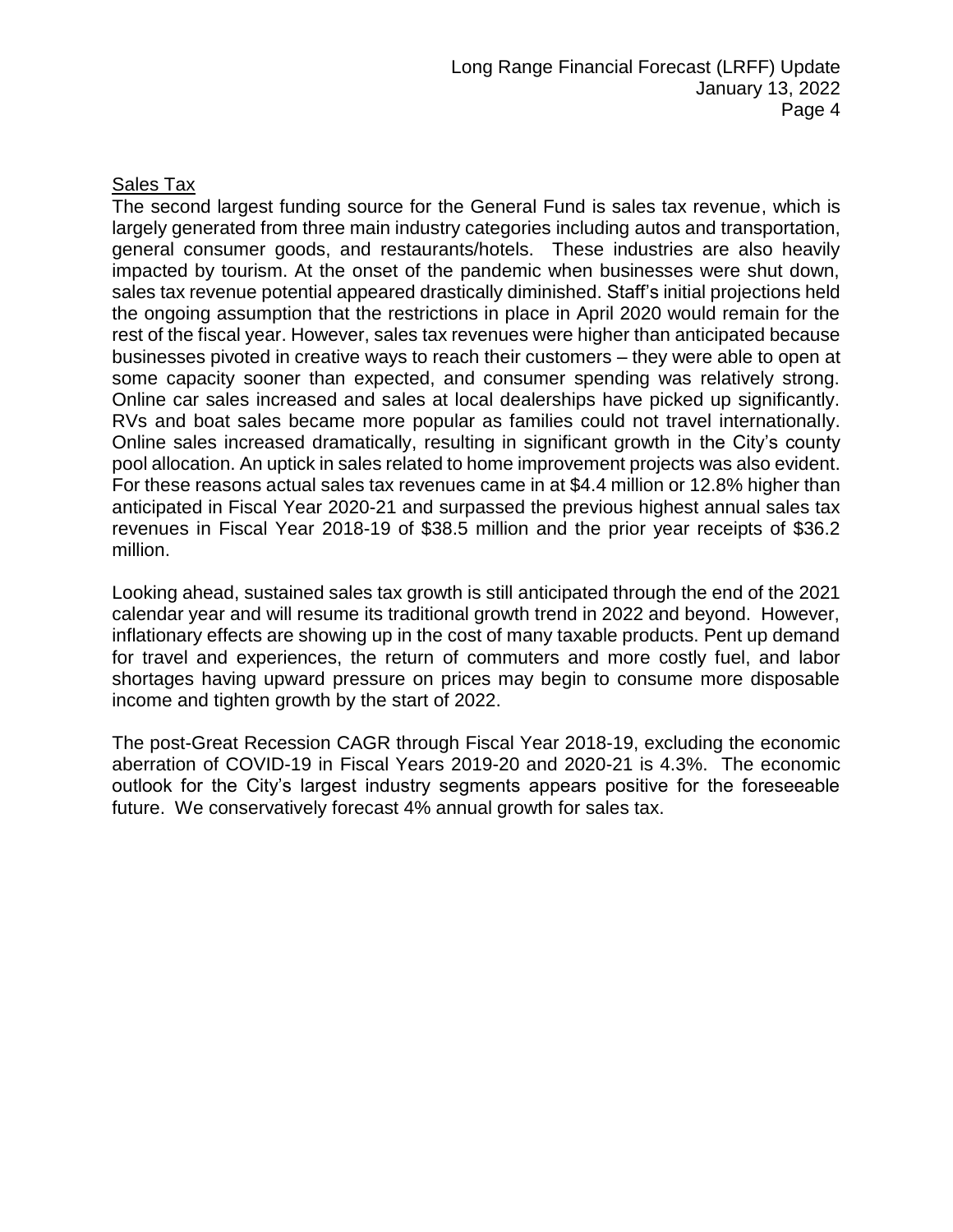

## Transient Occupancy Tax

Transient occupancy tax (TOT) was the City's most severely impacted revenue source as the pandemic unfolded. However, the City has seen a steady rebound and comeback with the City recording the highest TOT tax rate ever through August 2021. Revenues received during the last quarter of the Fiscal Year 2020-21 fiscal year accounted for 38.6% of all revenue received for the entire fiscal year. The fourth quarter receipts were much higher than the previous year and somewhat narrowed the revenue loss gap when compared to prior years, which led to year-end revenue collections reaching 81% of the prior year actuals.

A steady improvement in occupancy rates combined with an increase in daily room rates is estimated to dramatically improve TOT revenue over the next two years. We project receipts of \$23.8 million in Fiscal Year 2022-23. This amount represents a 25% increase over the Fiscal Year 2021-22 adopted budget but remains only 96% of the actual revenues received in Fiscal Year 2018-19. Continued strong growth of 15% is anticipated in Fiscal Year 2023-24 and staying generally consistent with historical trends, we project growth of 4% every year thereafter.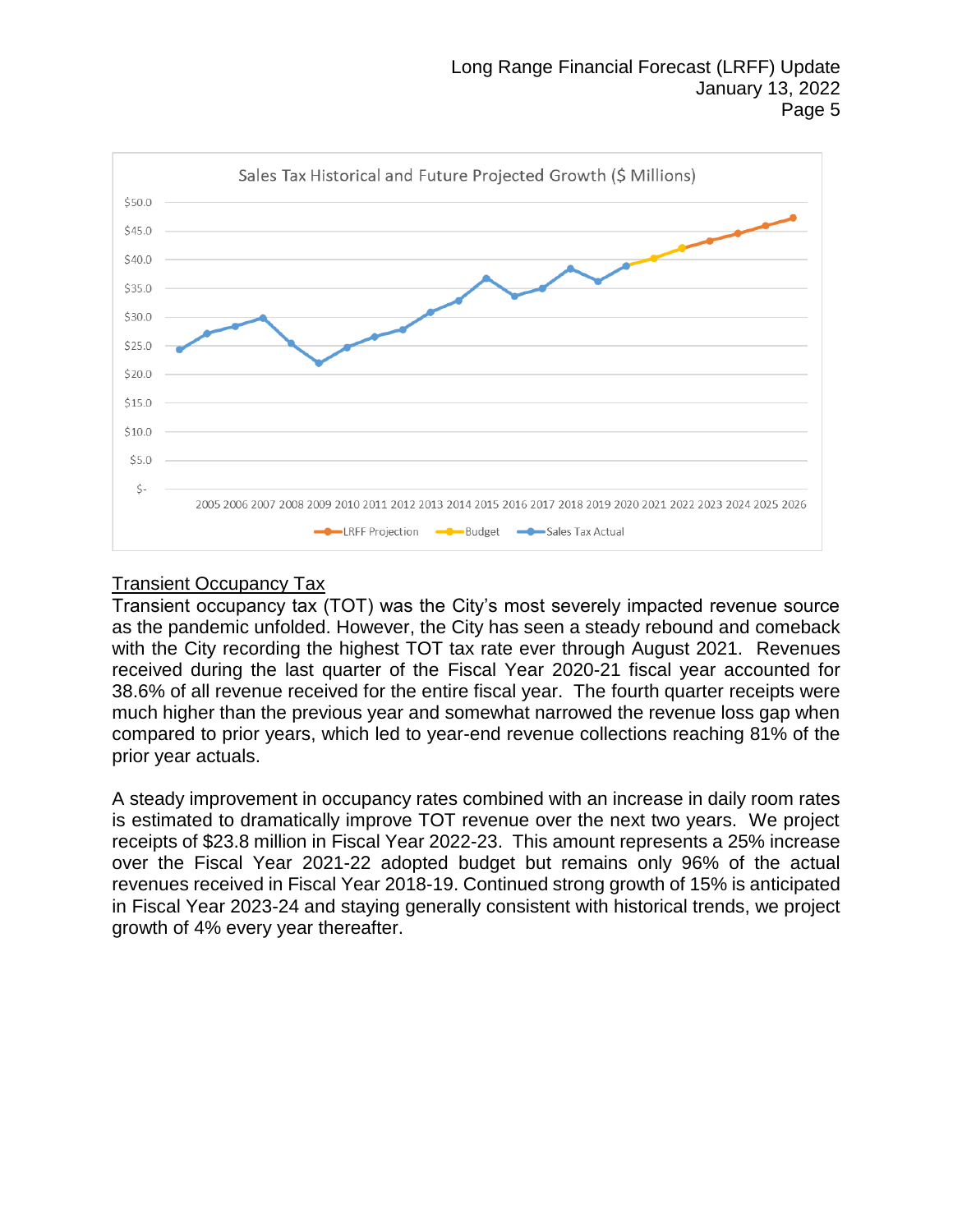

Other revenues (service fees and charges, fines and penalties, property income, transfers in, and other miscellaneous revenues) which make up 27% of the total are projected to grow modestly at 2.6% on average over the next 20 years. This assumption is based on the average growth from the preceding 15 years.

#### **Expenditure Assumptions**

Regular salaries for both miscellaneous and public safety are on average assumed to grow at 2% annually. This is based on the most recent negotiated MOU agreements. The forecast assumes no growth in personnel headcount. Special and other pays (certification pay, bilingual pay, motor office pay, scholastic achievement, etc.) is projected to grow commensurately with salaries at 2% annually, with the exception of Fiscal Year 2022-23 which has a 20% increase from the prior year due to the elimination of an assumed \$2,000,000 vacancy-related salary savings that was included in the budget during the two fiscal years most impacted by the pandemic. The benefits category which consists of various stipends, life insurance, Medicare fringes, retiree health plan contribution, and the City's pension contributions to CalPERS among other miscellaneous benefits is projected to grow on average at just over 1% annually based on negotiated MOU increases for the early part of the forecast and then grow at over 4% annually thereafter. The forecast assumes continued funding of the City's unfunded actuarial liability at the \$35 million level through Fiscal Year 2028-29, after which the liability is eliminated assuming no dramatic changes in either future CalPERS experience studies or the discount rate. This assumes that the City Council authorizes additional contributions through future surplus balances of \$5.0 million tapering to \$2.0 million after five years. This is consistent with City Council action in recent years with the recommendation of the Finance Committee. This additional allocation to CalPERS is not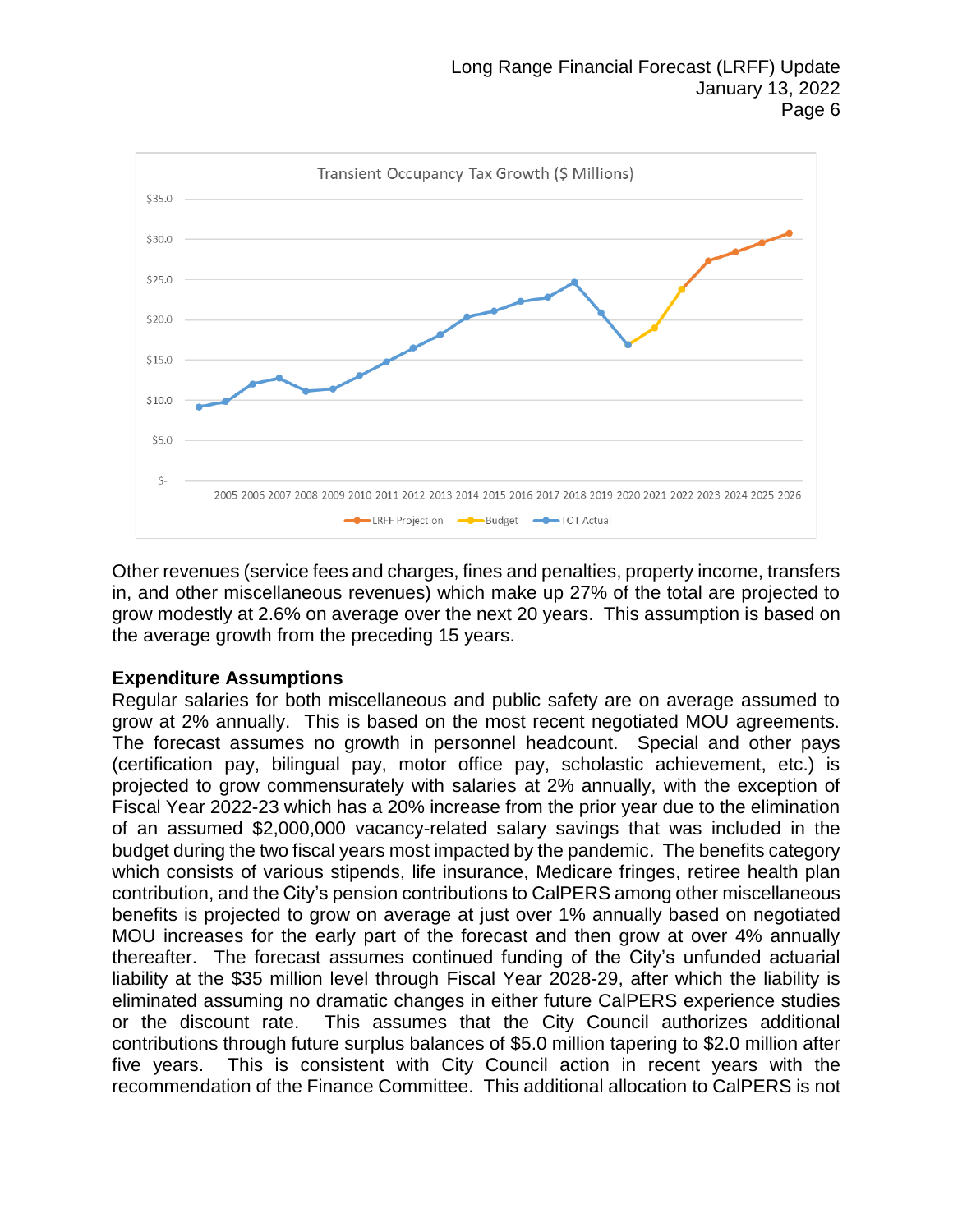reflected in the forecast as it is considered discretionary for City Council action on an annual basis and would be funded from prior year surplus.

| <u> Ochcial i unu Expenditure i Ulcuast i 125 – i 127</u> |    |                     |     |                       |    |                     |      |                        |   |                     |
|-----------------------------------------------------------|----|---------------------|-----|-----------------------|----|---------------------|------|------------------------|---|---------------------|
|                                                           |    | FY 2022-23          |     | FY 2023-24            |    | FY 2024-25          |      | FY 2025-26             |   | FY 2026-27          |
| <b>Regular Salaries</b>                                   |    | 80,216,297          | s   | 81,820,623            | S  | 83,457,035          | S    | 85,126,176 \$          |   | 86,828,699          |
| <b>Growth Rate</b>                                        |    | 2.0%                |     | 2.0%                  |    | 2.0%                |      | 2.0%                   |   | 2.0%                |
| Special and Other Pays<br><b>Growth Rate</b>              | Ś. | 13,713,472<br>19.8% | - Ś | 13,987,741 \$<br>2.0% |    | 14,267,496<br>2.0%  | Ŝ.   | 14,552,846 \$<br>2.0%  |   | 14,843,903<br>2.0%  |
| Benefits <sup>1</sup><br><b>Growth Rate</b>               | Ś. | 61.889.034<br>0.4%  | -S  | 62,158,256 \$<br>0.4% |    | 62,432,862<br>0.4%  | - \$ | 63,589,024 \$<br>1.9%  |   | 64,803,353<br>1.9%  |
| Non-Personnel Costs <sup>2</sup><br><b>Growth Rate</b>    | Ś. | 107,580,106<br>6.0% | Ś   | 112,098,583<br>4.2%   | Ŝ. | 117,438,663<br>4.8% | Ŝ.   | 123,341,037 \$<br>5.0% |   | 129,403,997<br>4.9% |
| <b>Total General Fund Expenditures</b>                    |    | \$263.398.909       |     | \$270,065,202         |    | \$277,596,056       |      | \$286,609,083          | s | 295,879,952         |
| <b>Growth Rate</b>                                        |    | 4.0%                |     | 2.5%                  |    | 2.8%                |      | 3.2%                   |   | 3.2%                |
| <b>Surplus (Deficit)</b>                                  | Ś  | 2,502,519           |     | 8,798,552             |    | 12,163,260          |      | 16,214,406             |   | 18,849,873          |

## **General Fund Expenditure Forecast FY23 – FY27**

<sup>1</sup> Assumes CalPERS unfunded liability payment remains at a flat \$35 million per year through 2029.

<sup>2</sup> Assumes transfers out to FFP, CIP, etc. remain flat and includes funds set aside for growth in contingency reserve.

Non-personnel costs include contract services, utilities, supplies and materials, maintenance and repair, and transfers-out. These expenditures are projected to grow on average at 5.4% annually.

#### **Conclusion**

The City is in excellent financial position relative to most other local agencies with a revenue base and reserves unparalleled by any similar size City in the County. The LRFF projects a surplus balance (revenues net of expenditures) of \$2.5 million in Fiscal Year 2022-23. Surpluses are also projected for the remaining years of the model. This is partly due to the compounding effect of constant positive annual growth factors projected for the City's top three revenue sources. The compounding was mitigated by introducing variable, as opposed to static and linear, growth patterns that more closely align with the normal "ups and downs" of the economic cycle.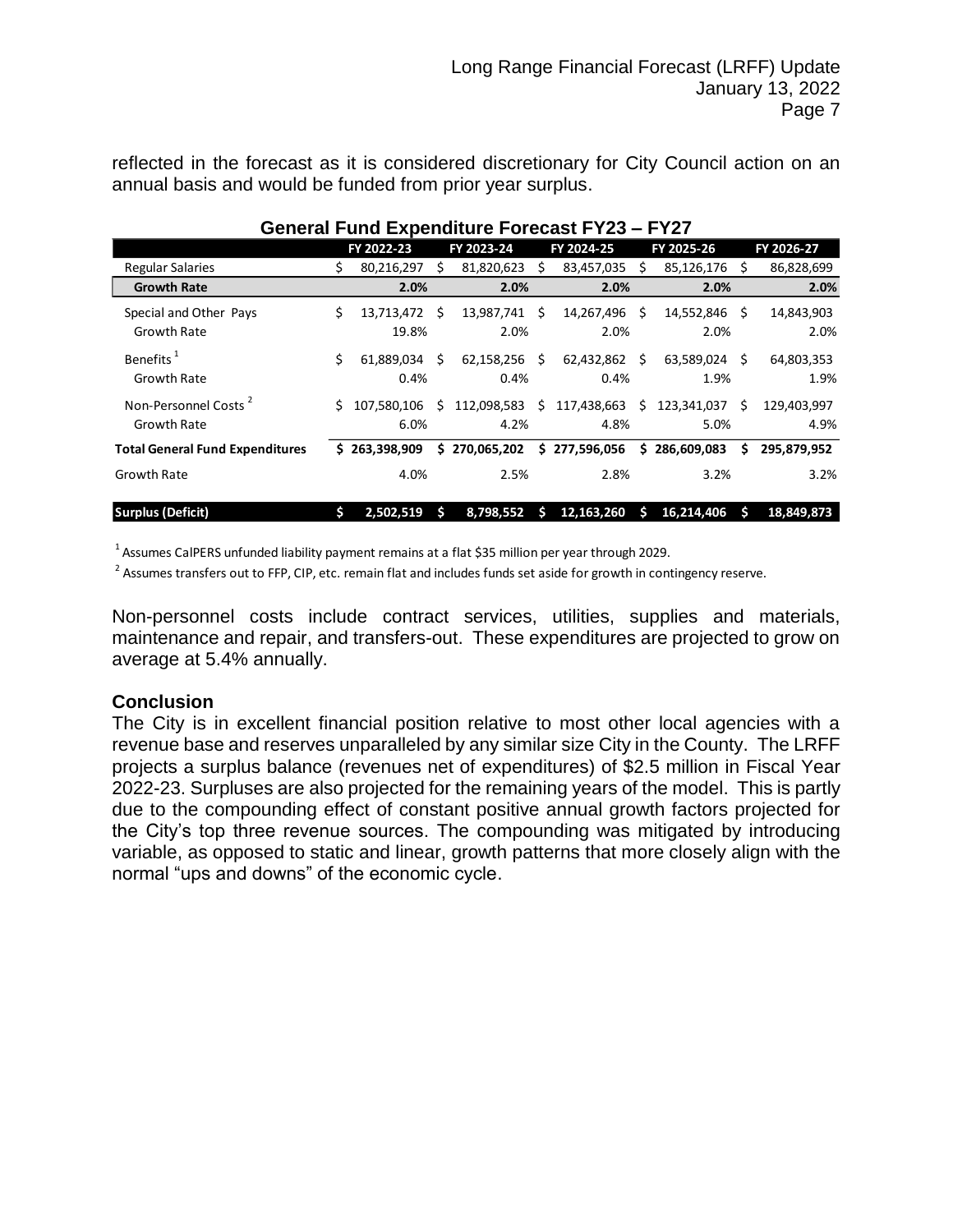

The City currently has a contingency reserve of \$55.3 million, which represents 25% of operating expenditures. This reserve serves as a means to respond to unexpected deviations in operating trends for the 20-year term of the forecast. Historically, the City has not utilized its contingency reserve to balance its annual budgets and only did so recently to cover revenue shortfall during the COVID-19 pandemic. The small proposed draw of less than \$3 million from the contingency reserve during Fiscal Year 2020-21 was quickly reversed with the first quarter budget update that year.

However, the City is not without its fiscal challenges. Although revenue receipts have improved considerably since the Great Recession and are again recovering quickly from the depths of the COVID-19 pandemic, future recessions or shifts in consumer habits (such as retail purchases or hotel stays) may alter the course of revenues and new patterns may emerge that differ significantly from our past results. Agencies dependent on traditional brick-and-mortar retail stores for a major portion of their sales tax will be facing new challenges in the coming years as merchants retrench and downsize to cope with a rapidly changing environment. Generational preferences for experiences over merchandise, plus the growing costs of health care, education, and housing, are reducing discretionary spending for taxable goods while time-challenged consumers are opting for the convenience of online shopping. The City routinely faces financially impactful events such as significant increases to CalPERS pension plans, unfunded state mandates, and the need to ramp-up savings to meet substantial near-term facilities maintenance and replacement obligations in accordance with our long-term infrastructure financing plans. Fortunately, the City's revenue strength provides the Council with the ability to make strategic decisions each year that deploy new revenues toward the most critical needs of our citizens.